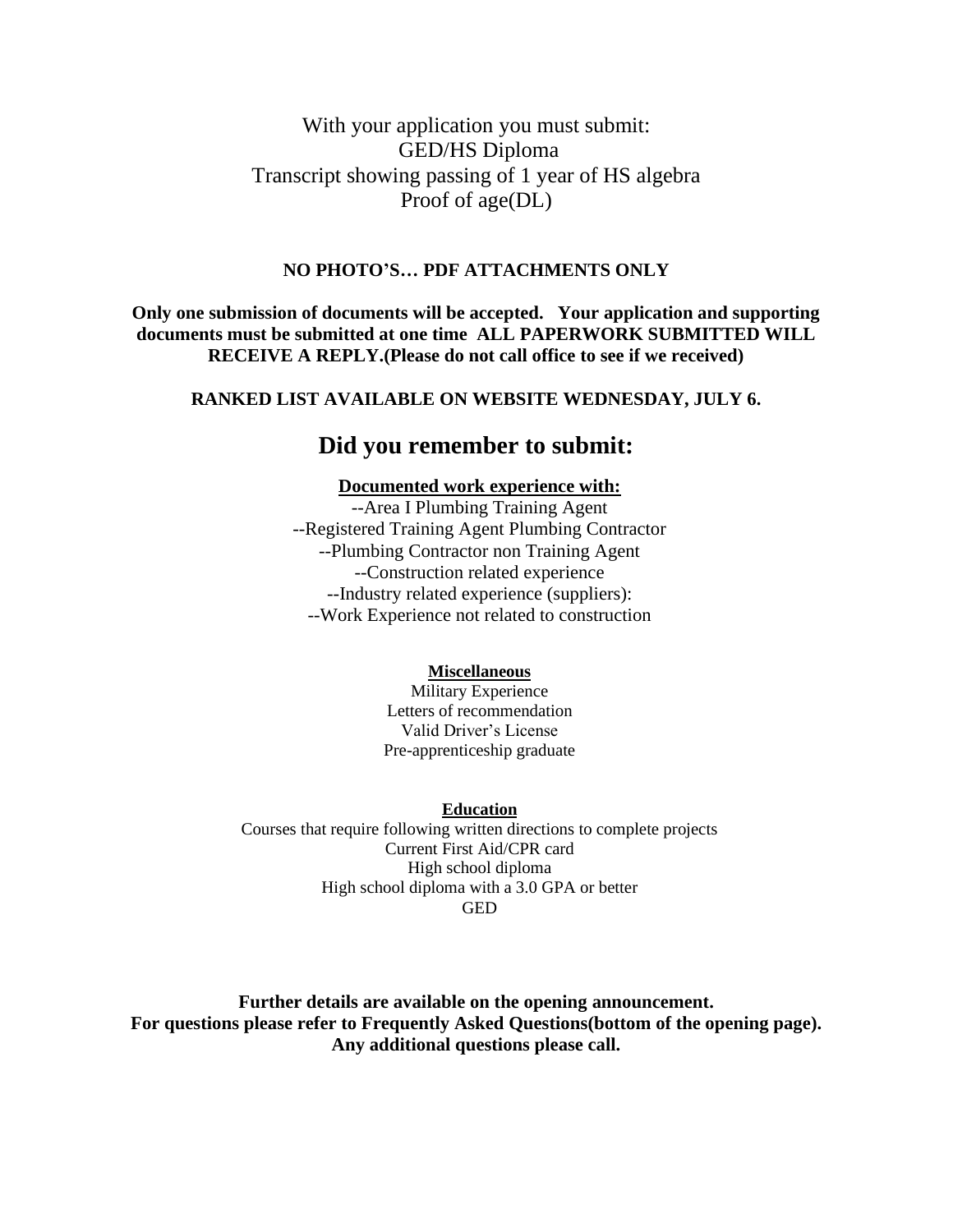# Names will be posted on the website **on Wednesday July 6, 2022 Area I Plumbers' JATC 15800 SW Boones Ferry Rd. Suite B-3 Lake Oswego, OR 97035 [apprenticeship@areaonejatc.com](mailto:apprenticeship@areaonejatc.com)**

# **Phone 503.675.0548 www.areaonejatc.com**

### PLACEMENT AND REMOVAL OF APPLICANTS FROM A POOL OF ELIGIBLES

- **1.** Applicants who have been placed in a pool of eligibles shall be retained on list of eligibles for selection for **two** years from date of application.
- **2.** Applicants may be removed from the list at an earlier date by their request; or
- **3.** Failure to respond to an apprentice job opportunity referral by the apprenticeship office.
- **4.** Applicants who have been accepted in the pool of eligibles shall have 24 hours to respond to a job referral.
- **5.** Applicants who fail to respond to or refuse two job opportunities shall be requested to attend the next JATC meeting to explain why they should not be removed from the list. Failure to appear will result in removal from the list.
- **6.** Applicants will be removed from the list if address, email address and phone number are not kept current with apprenticeship office.
- **7. When the list is six months old, each applicant will be emailed a letter asking if they wish to remain on the list or be removed. Those who do not respond will be removed from the list.**
- **8.** All applicants shall be treated equally in determining job opportunities.
- **9.** Any applicant removed from the applicant list must wait for the program to open to reapply and place their name back on the list.